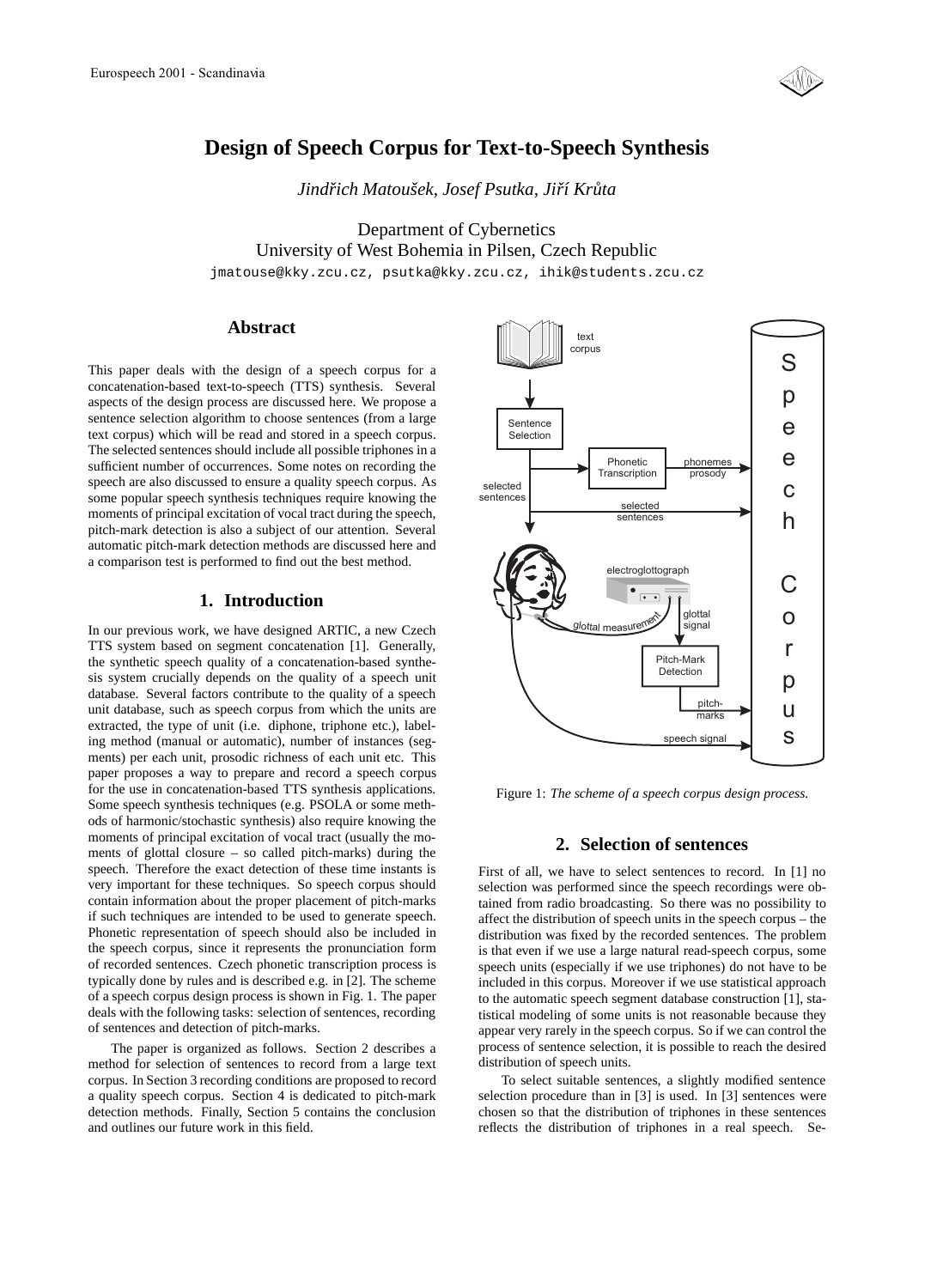lected sentences were then recorded and used to train a speakerindependent speech recognition system [4]. In an arbitrary TTS system, where no restrictions are put to an input text, an arbitrary triphone could be synthesized. If an infrequent triphone is synthesized, some glitches could be observed in synthetic speech. Improper statistical modeling of this rare triphone can cause these glitches. To avoid this situation, all triphones should appear often enough in the selected sentences. So, the task is to select sentences from a text corpus (that consists of R sentences), so that the selected sentences contain desired number of occurrences of every triphone.

Proposed sentence selection algorithm works in  $j$  steps  $(j = 0, \ldots, M)$  as follows:

- 1. In step j, there are  $R_i$  possible sentences to choose from and  $R_j$  already selected sentences ( $R_0 = R$  and  $R_0 =$ 0).
- 2. Let us denote  $D_k$  as the desired number of occurrences of triphone k in the speech corpus (in general,  $D_k$  could be different for different triphones). Given that  $N_k^j$  is the number of occurrences of triphone  $k$  in sentences selected so far, the equation

$$
L_k^j = \max\left[0, D_k - N_k^j\right] \tag{1}
$$

denotes how many occurrences of given triphone  $k$  are still missing in step  $i$ . The function max ensures that the missing number of occurrences of triphone  $k$  is not negative (if all occurrences of a given triphone have been already selected, no ones are missing).

3. All remaining sentences  $i (1 \le i \le R_i)$  are evaluated:

$$
r_i^j = \sum_{k=1}^K \min\left[L_k^j, S_k^i\right],\tag{2}
$$

where  $r_i^j$  is the rating of the *i*-th sentence in *j*-th step, K is the number of triphones in *i*-th sentence,  $L_k^j$  is the missing number of occurrences of triphone k, and  $S_k^i$  is the number of occurrences of triphone  $k$  in  $i$ -th sentence. The rating  $r_i^j$  is computed over all different triphones in the sentence  $i$ . The function min ensures that the sentence rating is increased at most only by the number of occurrences that is missing. So, if there are many occurrences of triphone  $k$  in a single sentence, the redundant occurrences are not taken into account (they neither improve, nor worsen the sentence rating).

4. The sentence  $s^j$  with the highest rating  $r_i^j$  in j-th step

$$
s^{j} = \arg\max_{1 \leq i \leq R_{j}} r_{i}^{j} \tag{3}
$$

is selected and stored to the speech corpus  $R_{i+1} = R_i + \cdots$  $\{s^j\}$ . Consequently, this sentence is removed from the list of possible sentences  $R_{j+1} = R_j - \{s^j\}$  so that it could not be chosen in the next steps.

The whole process should stop when the number of occurrences of every triphone k reaches its desired value  $D_k$ . As a result a huge number of sentences could be selected. It could be impossible to record such a number of sentences. Therefore stopping number  $M$  is defined to ensure that a reasonable number of sentences is selected (see item 1). The selected sentences are then stored in  $\bar{R}_M + 1$ . Finally, let us note that if a sentence with a less frequent triphone is chosen, other more frequent triphones in this sentence are chosen too. In this way the distribution of triphones also partially reflects the distribution of triphones in a real speech.

## **3. Recording of sentences**

The next step in a speech corpus building process is the recording itself. The principle of a concatenation-based speech synthesis is to concatenate speech segments from a speech segment database so that the synthetic speech mimics the voice of a speaker who recorded the speech corpus. So it is good to choose a professional speaker with a pleasant voice, good voice quality and possibly time-invariant speech quality. The speaker should be also available to record some extra sentences in case of re-recording some incorrect sentences or speech corpus enlargement.

 $\alpha$  = vice, etc. Ideally, all sentences should be recorded at once, It is important to keep some recommended conditions during recording all selected sentences, such as a closed silent recording room, using the same microphone and recording desince the voice quality of the speaker can vary from time to time. In case of a large speech corpus it is practically impossible. But time needed to record the corpus (let's denote it as *corpus time*) should be kept as short as possible to minimize the effects of voice variations in time. On the other hand, there is a speaker-dependent time region (we call it *recording time*) in which a speaker can speak continuously while not degrading his/her voice quality. Professional speakers are able to speak continuously for more than two hours, while amateur speakers can find it difficult to speak for more than ten minutes. It is good for a speaker not to record more than his/her recording time to ensure consistent speech recording. A compromise between the requirement of minimum corpus time and maximum recording time should be found for each speaker to build a quality speaker-dependent speech corpus.

> Some other requirements can be put on the speaker. The speaker is often forced to speak in a neutral way so that the prosodic features included in the speech are almost monotonous. Standard speech synthesis methods (e.g. TD-PSOLA) can be then used to modify prosodic feature in a reasonable way without audible distortions in a synthetic speech. If a natural speaking (in sense of prosodic characteristics) is demanded when recording the speech corpus, some unit selection algorithm should be employed during speech synthesis to ensure that a unit with prosodic features closed to the target (synthetic) prosody is selected. In this case a very large speech corpus is often used in which each unit should occur more often in a different prosodic context. To take prosodic features into account, sentence selection algorithm described in 2 should be generalized to include prosody as well.

## **4. Detection of pitch-marks**

 $j^{\dagger}$  niques (e.g. PSOLA or some kinds of harmonic/stochastic As mentioned in Section 1, some popular speech synthesis techsynthesis) require knowing the moments of glottal closure (so called pitch-marks) during the speech. If such techniques are planned to implement, each sentence in the speech corpus should be accompanied by the proper pitch-mark placement.

#### **4.1. Background**

In fact, there are two basic approaches to determination of the moments of principal excitation of vocal tract which differ in the input signal assumed for pitch-mark detection:

I. **Glottal-Based Methods.** To be able to use these methods, glottal signal has to be recorder along with the speech. Glottal signal represents the activity of vocal folds during speech (see Fig. 2c). To measure glottal

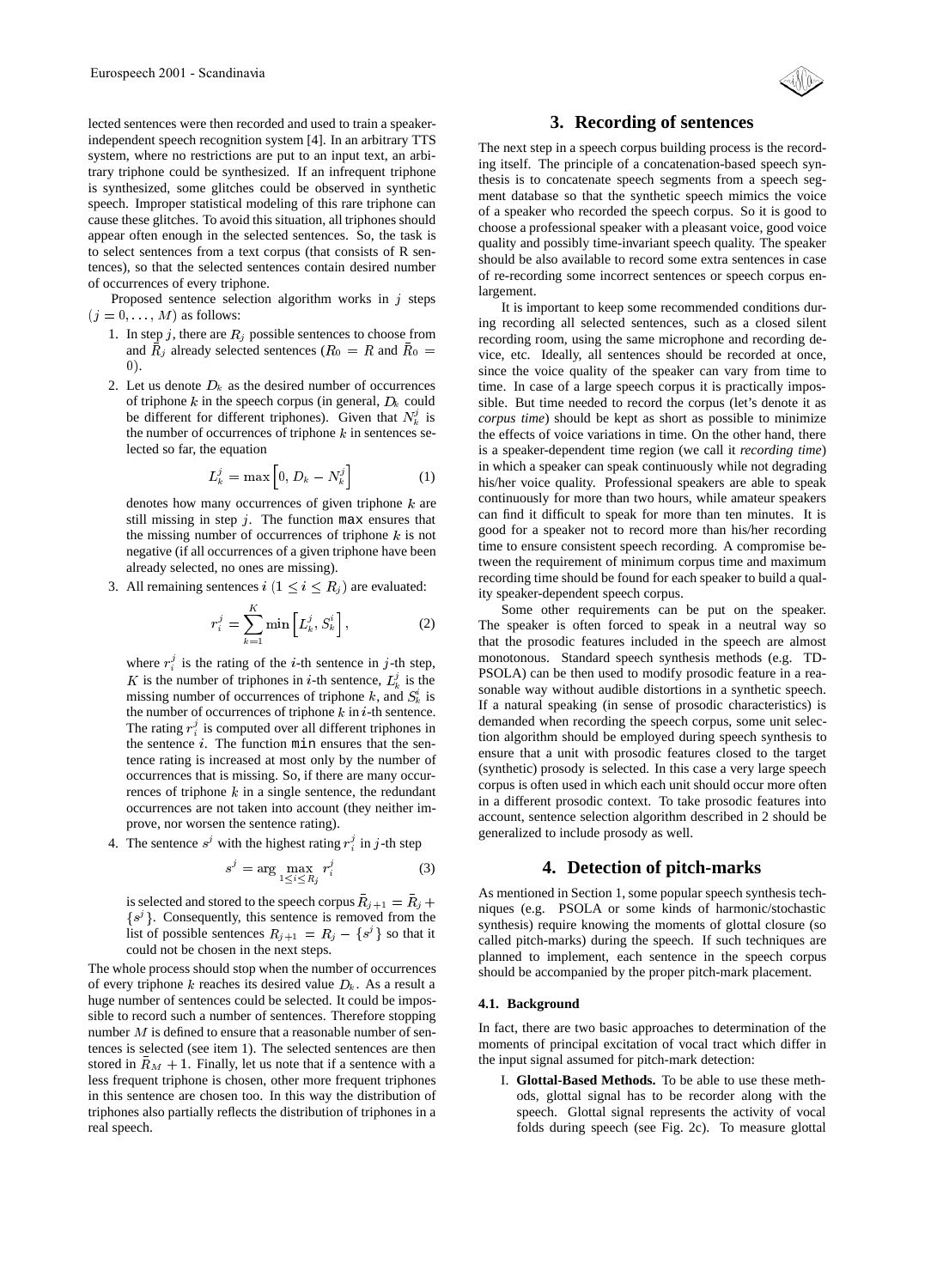

Figure 2: *Speech (a), residual (b), glottal (c), differential (d) and "smoothed" (e) signal of a Czech vowel "e" [e] and Czech voiced fricative "ˇz" [zh].*

signals, a device called *electroglottograph* (or *laryngograph*) is used. This device enables vocal fold contact (glottis) to be measured in a non-invasive way without affecting the quality of human speech production. An electroglottograph measures the variations in impedance between two electrodes placed across the neck (centered on the larynx) as the area of vocal fold contact changes during voicing.

II. **Residual-Based Methods.** These methods try to estimate pitch-marks from a residual signal of the speech. A residual signal is preferred to a speech signal (see Fig. 2a), since it is more suitable for automatic pitchmark detection: residual signal usually emphasizes peaks in the signal (see Fig. 2b). These peaks correspond to pitch-marks.

Let's remark that using glottal-based methods we can expect superior results, since glottal signals are not loaded by the modifications that happen to a flow of speech in vocal tract (compare both glottal and residual signals in Fig. 2 – especially in case of a voiced fricative the preference of glottal signal is evident). On the other hand, there is a need to measure the activity of vocal folds explicitly and this is not always possible (recording over telephone, etc.). In such special cases, pitch-marks have to be detected directly from (processed) speech, preferably from residual signals (e.g. linear prediction residual signal).

#### **4.2. Experiments**

To find out which method to use for pitch-mark detection in our speech corpus, some experiments were made. Four techniques



Figure 3: *The scheme of a proposed pitch-mark detection algorithm.*

were examined. Primarily, a program Epochs from Entropic Research laboratory was used to determine pitch-marks since the Entropic Signal Processing Package package is available in our laboratory. This program uses a dynamic-programming algorithm and a set of costs and rewards to determine the most likely set of pitch-marks in the input signal [6]. Several input signals were tested. Then, we propose an original algorithm to detect pitch-marks from a glottal signal.

Here are the four methods examined in our experiments:

- 1. **Residual signal + Epochs (ResE).** This method was applied in [1]. Residual signal of a speech was used as an input signal of Epochs.
- 2. **Glottal signal + Epochs (GlotE).** In this method glottal signal measured by an electroglottograph was used as an input of Epochs.
- 3. **Differential of glottal signal + Epochs (DiffE).** To emphasize the moments of glottal closure, the differential of a glottal signal (see Fig. 2d) can be taken into account, since it reflects the rate of change of the status of the vocal folds. There are usually large sharp peaks in the differential signal which correspond to the moments of glottal closure. Using the differential signal phenomena caused by improper vertical placing of the electrodes across the neck (not centered on the larynx) are also reduced. Epochs was used again to find out the position of pitch-marks in the differential signal.
- 4. **Original method (Orig).** We propose an original method to detect pitch-marks (see Fig. 3). This method uses a processed form of a glottal signal. Firstly, the differential signal is derived from the glottal signal (as in DiffE method). Then, thresholding is performed on the differential signal to remove slow changes of the status of the vocal folds – in our case all positive values and values lower than the global r.m.s. value of the differential signal are removed. The remaining values are chosen as the candidates for the pitch-mark placement. The next procedure performs pitch-mark smoothing. It examines the thresholded signal, removes pitch-mark candidates that are too close to each other and on the other hand inserts pitch-marks which were removed incorrectly in previous steps. There is no reason to use Epochs for pitch-mark detection in such a processed signal: after pitch-mark smoothing stage the non-zero samples that remain in the "smoothed" signal correspond to the positions of pitch-marks (see Fig. 2e).

The comparison of the methods described above is given in the next section.

## **4.3. Results**

To be able to compare pitch-mark detection methods described in the previous section, we have to perform a manual pitch-mark identification in a test speech data. The tested speech data includes both speech and glottal signal and comprises 1511 pitch